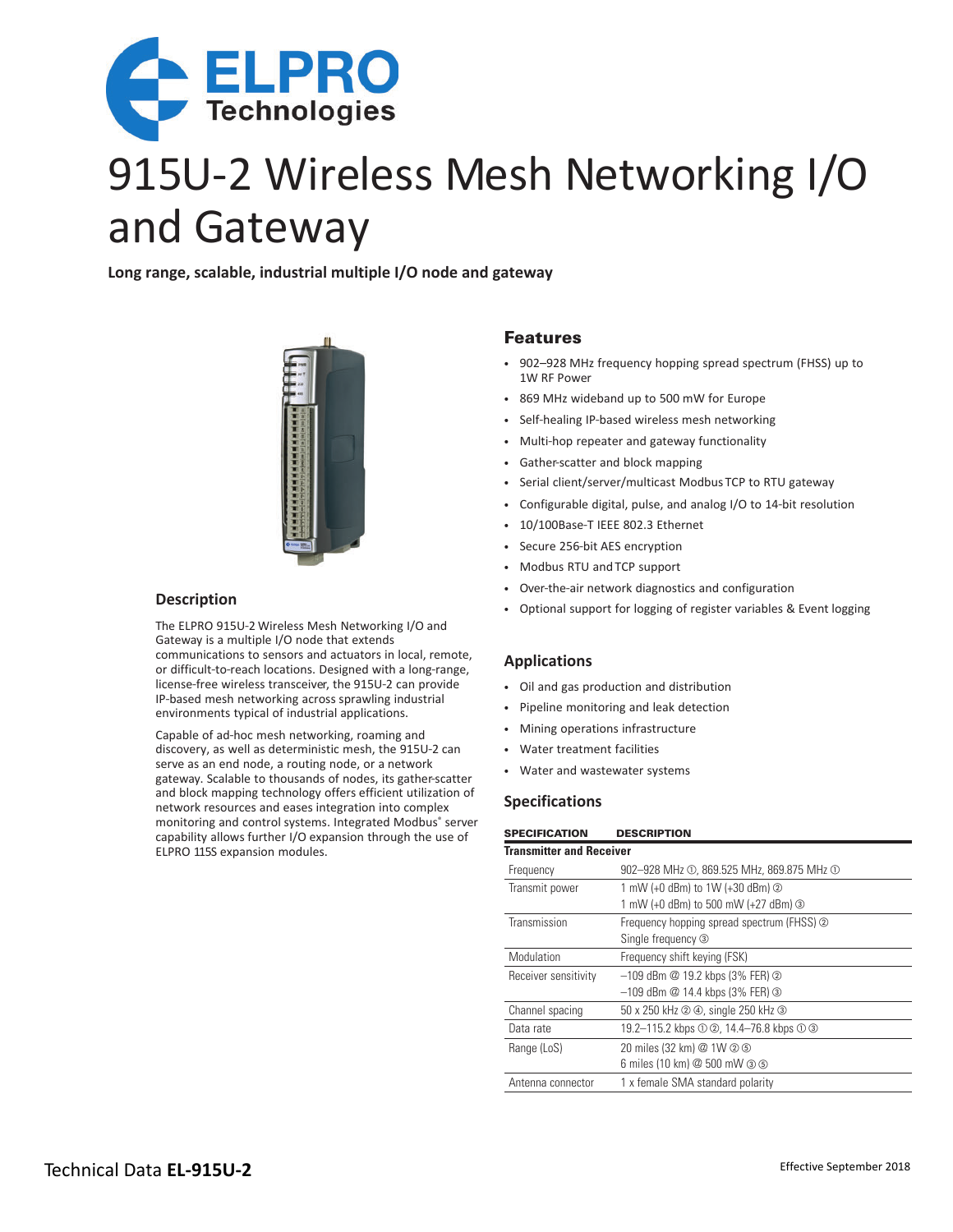# **Specifications (continued)**

| <b>SPECIFICATION</b>                  | <b>DESCRIPTION</b>                                                                                                                                            | <b>SPECIFICATION</b>                                                | <b>DESCRIPTION</b>                                                                                                                             |                                                                                                                                              |                 |  |
|---------------------------------------|---------------------------------------------------------------------------------------------------------------------------------------------------------------|---------------------------------------------------------------------|------------------------------------------------------------------------------------------------------------------------------------------------|----------------------------------------------------------------------------------------------------------------------------------------------|-----------------|--|
| <b>Input and Output</b>               |                                                                                                                                                               | <b>Power Supply</b>                                                 |                                                                                                                                                |                                                                                                                                              |                 |  |
| Discrete input                        | 8 digital I/O (1-4 configurable as PI or PO)                                                                                                                  | Nominal supply                                                      |                                                                                                                                                | 10.8-30 Vdc, under/over voltage protection                                                                                                   |                 |  |
|                                       | On-state voltage: <2.1 Vdc                                                                                                                                    | 220 mA @ 12V (idle), 110 mA @ 24V (idle)<br>Average current draw    |                                                                                                                                                |                                                                                                                                              |                 |  |
|                                       | Wetting current: 5 mA                                                                                                                                         | Transmit current draw<br>500 mA @ 12V (1W), 250 mA @ 24V (1W)       |                                                                                                                                                |                                                                                                                                              |                 |  |
|                                       | Max. I/P pulse rate-DI 1/2: 50 kHz, DI 3/4: 1 kHz<br>Min. I/P pulse width-DI 1/2: 10 us, PI 3/4: 0.2 ms                                                       | <b>Note:</b> Specifications are subject to change.                  |                                                                                                                                                |                                                                                                                                              |                 |  |
| Discrete output                       | 8 digital I/O (1-4 configurable as PI or PO)<br>On-state voltage-DO max.: 30 Vdc<br>Wetting current-DO max.: 200 mA<br>Max 0/P pulse rate-P0 max. rate: 1 kHz | time of order)<br>2 900 MHz ISM band<br>3 869 MHz ISM band (Europe) | 10 Country-specific configuration (specified at                                                                                                | 4 18 channels New Zealand<br>5 Typical maximum line-of-sight range<br>6 Maximum distance 3937' (1200m)<br>2 Optional, see 915U-TCP datasheet |                 |  |
| Analog inputs                         | 4 Al (2 differential, 2 single ended)<br>Current range: 0-24 mA<br>Current resolution: 14 bits                                                                | <b>Accessories</b>                                                  |                                                                                                                                                |                                                                                                                                              |                 |  |
|                                       | Accuracy (current): 0.1%                                                                                                                                      |                                                                     | PRODUCT CODE DESCRIPTION                                                                                                                       |                                                                                                                                              |                 |  |
|                                       | Voltage input range: Al 1/2: 0-25V, Al 3/4: 0-5V                                                                                                              | <b>Soft Feature Keys</b>                                            |                                                                                                                                                |                                                                                                                                              |                 |  |
|                                       | Voltage resolution: 14 bits                                                                                                                                   | 915U-AT                                                             | Event Logging feature key                                                                                                                      |                                                                                                                                              |                 |  |
|                                       | Accuracy (voltage): 0.1%                                                                                                                                      | 915U-LOG                                                            | Data logging feature key                                                                                                                       |                                                                                                                                              |                 |  |
| Analog output                         | 2 AO (sourcing)                                                                                                                                               | Interface                                                           |                                                                                                                                                |                                                                                                                                              |                 |  |
|                                       | Current range: 0-24 mA                                                                                                                                        | 915U-TCADP<br>T-type TCP thermocouple adapter, uses two             |                                                                                                                                                |                                                                                                                                              |                 |  |
|                                       | Current resolution: 13 bits<br>Accuracy (current): 0.1%                                                                                                       |                                                                     | analog inputs and two analog outputs                                                                                                           |                                                                                                                                              |                 |  |
| <b>Ethernet Port</b>                  |                                                                                                                                                               | Antennas - 900 MHz                                                  |                                                                                                                                                |                                                                                                                                              |                 |  |
| Ethernet port                         | DG800-1/5<br>Whip antenna, SMA male, angle bracket,<br>10/100Base-T, RJ-45 connector, IEEE 802.3                                                              |                                                                     |                                                                                                                                                |                                                                                                                                              |                 |  |
| Link activity                         | Link, 100Base-T via LED                                                                                                                                       | DG900-1/5<br>CFD890EL                                               | $-2$ dBi gain, 3' (1m) or 16.4' (5m) coaxial cable<br>Dipole antenna, SMA male, mounting bracket,                                              |                                                                                                                                              |                 |  |
| <b>Serial Port</b>                    |                                                                                                                                                               |                                                                     | 2 dBi gain, 16' (5m) coaxial cable                                                                                                             |                                                                                                                                              |                 |  |
| <b>RS-232</b>                         | EIA-562 (R-45 connector)                                                                                                                                      | SG900EL                                                             | Collinear antenna, N-type female, 5 dBi gain                                                                                                   |                                                                                                                                              |                 |  |
| <b>RS-485</b>                         | 2-pin terminal block, non-isolated @                                                                                                                          | SG900-6                                                             | Collinear antenna, N-type female, 8 dBi gain                                                                                                   |                                                                                                                                              |                 |  |
| Data rate (bps)                       | 1200, 2400, 4800, 9600, 14400, 19200, 38400, 57600, 76800,<br>115200, 230400                                                                                  | <b>Cables</b><br>ETH-C5A                                            | Ethernet cable, 6' (1.8m), straight through,                                                                                                   |                                                                                                                                              |                 |  |
| Serial settings                       | 7/8 data bits, stop/start/parity (configurable)                                                                                                               | SER-RJ45                                                            | RJ-45 to RJ-45                                                                                                                                 |                                                                                                                                              |                 |  |
| <b>Protocols and Configuration</b>    |                                                                                                                                                               |                                                                     | Configuration cable, RS-232 serial, DB-9<br>remale to RJ-45                                                                                    |                                                                                                                                              |                 |  |
| System address                        | ESSID, 1 to 31-character text string                                                                                                                          | <b>Surge Diverters</b>                                              |                                                                                                                                                |                                                                                                                                              |                 |  |
| Protocols supported                   | TCP/IP, UDP, HTTP, FTP, TFTP, TELNET, Modbus, Modbus TCP                                                                                                      | CSD-SMA-2500                                                        | SMA surge diverter for use with CC10/CC20-SMA                                                                                                  |                                                                                                                                              |                 |  |
| User configuration                    | All user-configurable parameters via HTTPS                                                                                                                    | CSD-N-6000                                                          | Coaxial surge diverter, bulkhead N female to                                                                                                   |                                                                                                                                              |                 |  |
| Configurable<br>parameters            | Unit details, I/O mappings and parameters, radio settings (for<br>more information, refer to the user manual)                                                 | MA15D1SI/D2SI                                                       | N female<br>Power supply surge diverter, 110 Vac/15A or                                                                                        |                                                                                                                                              |                 |  |
|                                       | Modbus TCP/ RTU gateway<br>Embedded Modbus master/slave for I/O transfer                                                                                      |                                                                     | 240 Vac/15A                                                                                                                                    |                                                                                                                                              |                 |  |
| Security                              | <b>IOP32D</b><br>Data encryption, 256-bit AES, secure HTTP protocol                                                                                           |                                                                     |                                                                                                                                                | Signal surge diverter, 2 x 2-wire/1 x 4-wire                                                                                                 |                 |  |
| <b>LED Indication and Diagnostics</b> |                                                                                                                                                               | <b>Power Supplies</b>                                               |                                                                                                                                                | PS-DINAC-12DC-OK DIN rail power supply, 100-250 Vac, 12 Vdc/2.5A                                                                             |                 |  |
| LED indication                        | Power/OK, TX/RX, RS-232, RS-485, digital I/O, analog I/O status                                                                                               |                                                                     |                                                                                                                                                |                                                                                                                                              |                 |  |
| Reported diagnostics                  | RSSI measurements (dBm), connectivity information/statistics,                                                                                                 | PSG60E                                                              |                                                                                                                                                | DIN rail power supply, 85-264 Vac, 24 Vdc/2.5A TD032034EN                                                                                    |                 |  |
|                                       | system log file                                                                                                                                               |                                                                     | Notes: More accessories are available for this product including antennas,<br>cables, and mounting brackets. Refer to our Website for details. |                                                                                                                                              |                 |  |
| Network management                    | Optional network management system                                                                                                                            |                                                                     |                                                                                                                                                |                                                                                                                                              |                 |  |
| <b>Compliance</b>                     |                                                                                                                                                               | <b>Ordering</b>                                                     |                                                                                                                                                |                                                                                                                                              |                 |  |
| EMC                                   | FCC Part 15; EN 301 489; AS 3548                                                                                                                              |                                                                     |                                                                                                                                                |                                                                                                                                              |                 |  |
| RF (radio)                            | FCC Part 15.247; EN 300 220; AS 4268.2; RFS29 NZ                                                                                                              | <b>PRODUCT CODE</b>                                                 | <b>DESCRIPTION</b>                                                                                                                             | <b>FREQUENCY</b>                                                                                                                             | <b>RF POWER</b> |  |
| Hazardous area                        | UL/CSA Class I, Division 2; ATEX; IECEx Na IIC                                                                                                                | 915U-2                                                              | Wireless mesh I/O                                                                                                                              | 902-928 MHz                                                                                                                                  | 1W              |  |
| Safety                                | IEC 60950 (RoHS compliant)                                                                                                                                    | 915U-2                                                              | Wireless mesh I/O                                                                                                                              | 869.525 MHz                                                                                                                                  | 500 mW          |  |
| UL                                    | UL listed                                                                                                                                                     | 915U-2                                                              | Wireless mesh I/O                                                                                                                              | 869.875 MHz                                                                                                                                  | 5 mW            |  |
| General                               |                                                                                                                                                               |                                                                     |                                                                                                                                                |                                                                                                                                              |                 |  |
| Size                                  | 5.91" x 7.09" x 1.38" (180 mm x 150 mm x 35 mm)                                                                                                               |                                                                     |                                                                                                                                                |                                                                                                                                              |                 |  |
| Housing                               | IP20 rated high-density thermoplastic                                                                                                                         |                                                                     |                                                                                                                                                |                                                                                                                                              |                 |  |
| Mounting                              | DIN rail                                                                                                                                                      |                                                                     |                                                                                                                                                |                                                                                                                                              |                 |  |
| Terminal blocks                       | Removable, max. conductor 12 AWG 0.1 in. <sup>2</sup> (2.5 mm <sup>2</sup> )                                                                                  |                                                                     |                                                                                                                                                |                                                                                                                                              |                 |  |
| Temperature rating                    | $-40$ to +140°F (-40 to +60°C) Max +70°C / 158°F non hazloc                                                                                                   |                                                                     |                                                                                                                                                | <b>Note:</b> Available RF power and frequency may vary depending on country of                                                               |                 |  |
| Humidity rating                       | 0-99% RH noncondensing                                                                                                                                        | application.                                                        |                                                                                                                                                |                                                                                                                                              |                 |  |
| Weight                                | 1.1lb (0.5 kg)                                                                                                                                                | 10 Additional memory for logging of data and administration events  |                                                                                                                                                |                                                                                                                                              |                 |  |